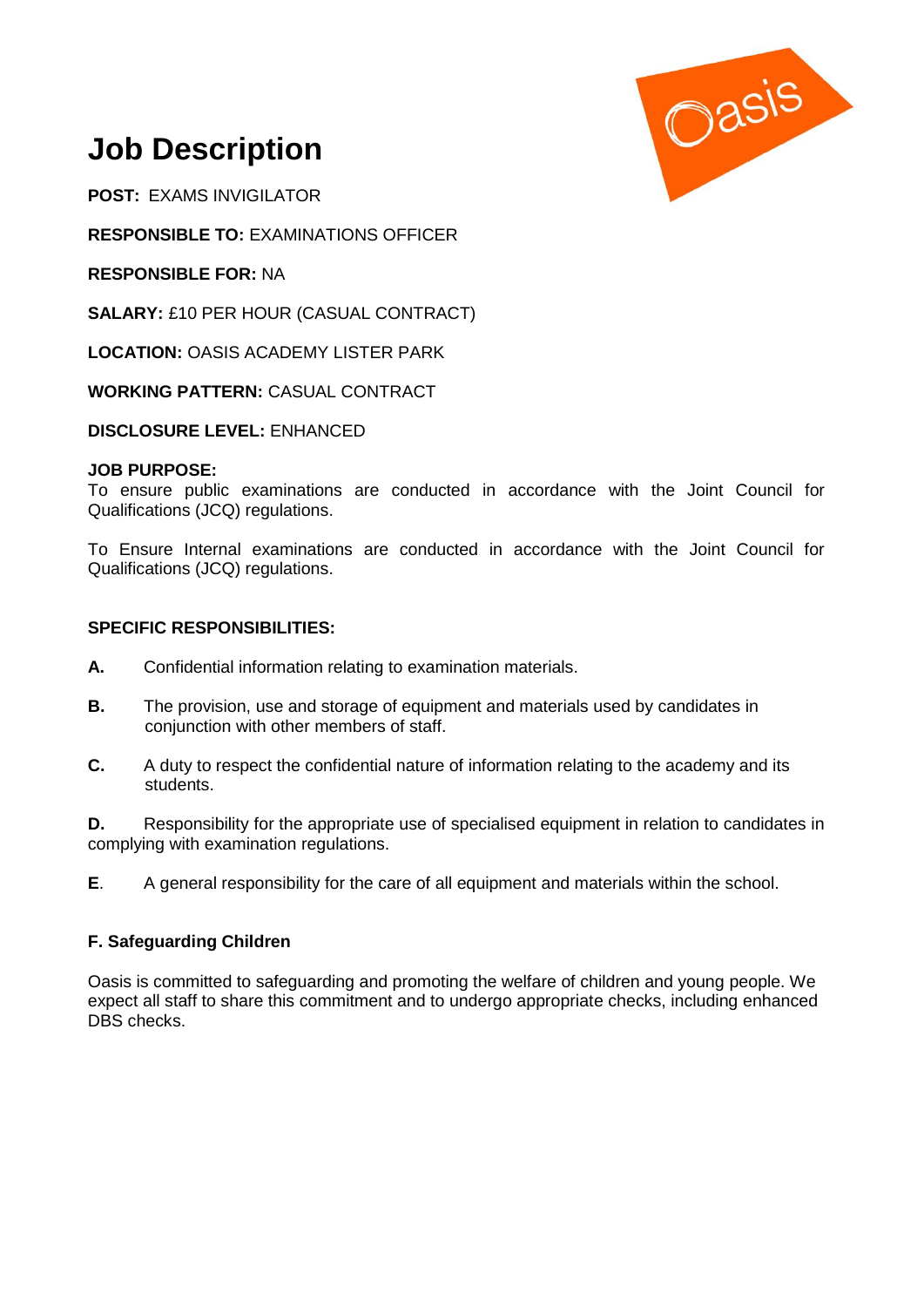## **OTHER:**

Setting up and Arranging of Exam Room

- Arrangement of desks (& chairs) in accordance with seating plan and JCQ regulations.
- Display all necessary notices, letters & numbers.
- Clear Walls of any teaching materials/aids.
- Issue identification cards.

### Before, during & end of Examination

- To ensure appropriate supervision of candidates before entry to the examination room.
- Admitting candidates to the exam room in a quiet and orderly manner and seated according to the seating plan.
- Ensure examinations are conducted in accordance with JCQ Code of Conduct.
- To be vigilant at all times throughout examinations.
- To issue examination papers, stationary etc. as advised by Examinations Manager.
- To display relevant time notices.
- To monitor and record 'late arrivals' and complete paperwork accurately.
- To collect in and ensure safekeeping of scripts and all other examination materials within the examination room.
- Assist in checking off of scripts and packaging in readiness for posting.
- To re-arrange desks and chairs in preparation of next exam.
- Action arising from breaches of exam regulations.
- Supervising of students with clashes, required to be held in isolation over certain lunchtimes.

**The above responsibilities are subject to the general duties and responsibilities contained in the Statement of Conditions of Employment.**

**The duties of this post may vary from time to time without changing the general character of the post or level of responsibility entailed.**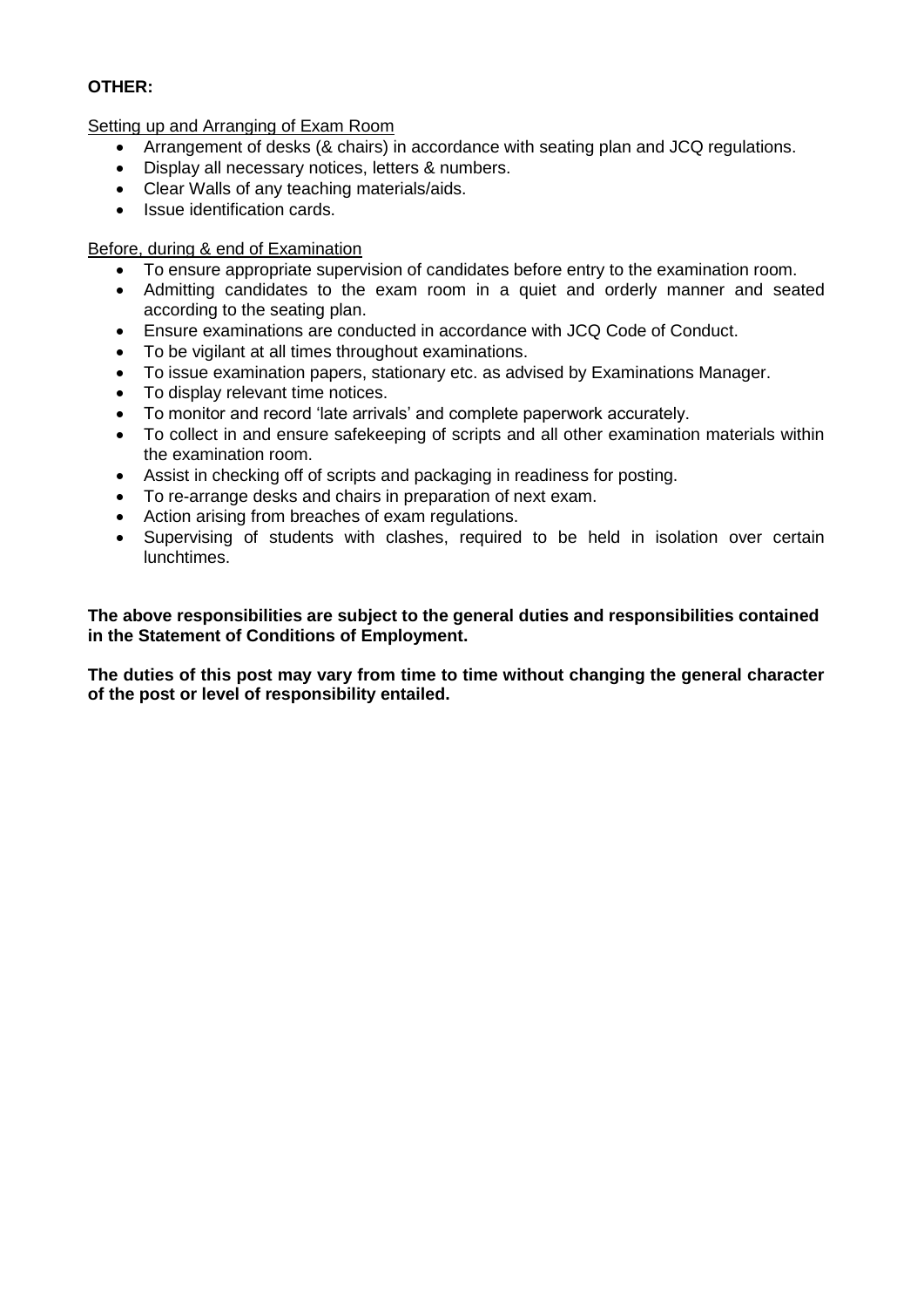# Examinations Invigilator Person Specification



# **Our Purpose**

Oasis Academies exists to provide a rich and balanced educational environment which caters for the whole person - academically, vocationally, socially, morally, spiritually, physically, emotionally and environmentally. Our task is to serve our students as well as to provide a learning hub for the entire community. In this way we will raise aspirations, unlock potential and work to achieve excellence through encouraging a 'can do' culture which nurtures confident and competent people.

# **Oasis Ethos**

Our ethos is an expression of our character - it is a statement of who we are and therefore the lens through which we assess all we do. Our work is motivated and inspired by the life, message and example of Christ, which shapes and guides every aspect of each of our schools. This is foundational to our belief that all people are created and loved by God as equal and unique beings, and to our commitment to model inclusion and compassion throughout all the aspects of the life and culture of each Academy community.

For further information, please refer to the Education Charter document which accompanies this job description.

|                                               | <b>Essential</b>                                                                                                                                                                                                                                                                                                                                                                                                                                                                                                                                          | <b>Desirable</b>                                             |
|-----------------------------------------------|-----------------------------------------------------------------------------------------------------------------------------------------------------------------------------------------------------------------------------------------------------------------------------------------------------------------------------------------------------------------------------------------------------------------------------------------------------------------------------------------------------------------------------------------------------------|--------------------------------------------------------------|
| <b>Qualifications</b>                         | 3 GCSE C or above or equivalent<br>experience.                                                                                                                                                                                                                                                                                                                                                                                                                                                                                                            | Maths & English                                              |
| Experience,<br><b>Skills and</b><br>knowledge | Good Interpersonal Skills<br>General Knowledge of<br>examinations                                                                                                                                                                                                                                                                                                                                                                                                                                                                                         | Knowledge of working with students<br>of a similar age group |
| <b>Personal</b><br><b>Qualities</b>           | Commitment to safeguarding<br>$\bullet$<br>and promoting the welfare of<br>children and young people.<br>Willingness to undergo<br>$\bullet$<br>appropriate checks, including<br>enhanced DBS checks.<br>Motivation to work with<br>children and young people<br>Ability to form and maintain<br>appropriate relationships and<br>personal boundaries with<br>children and young people<br>Emotional resilience in<br>working with challenging<br>behaviours and attitudes to<br>use of authority and<br>maintaining discipline"<br>Have a willingness to |                                                              |